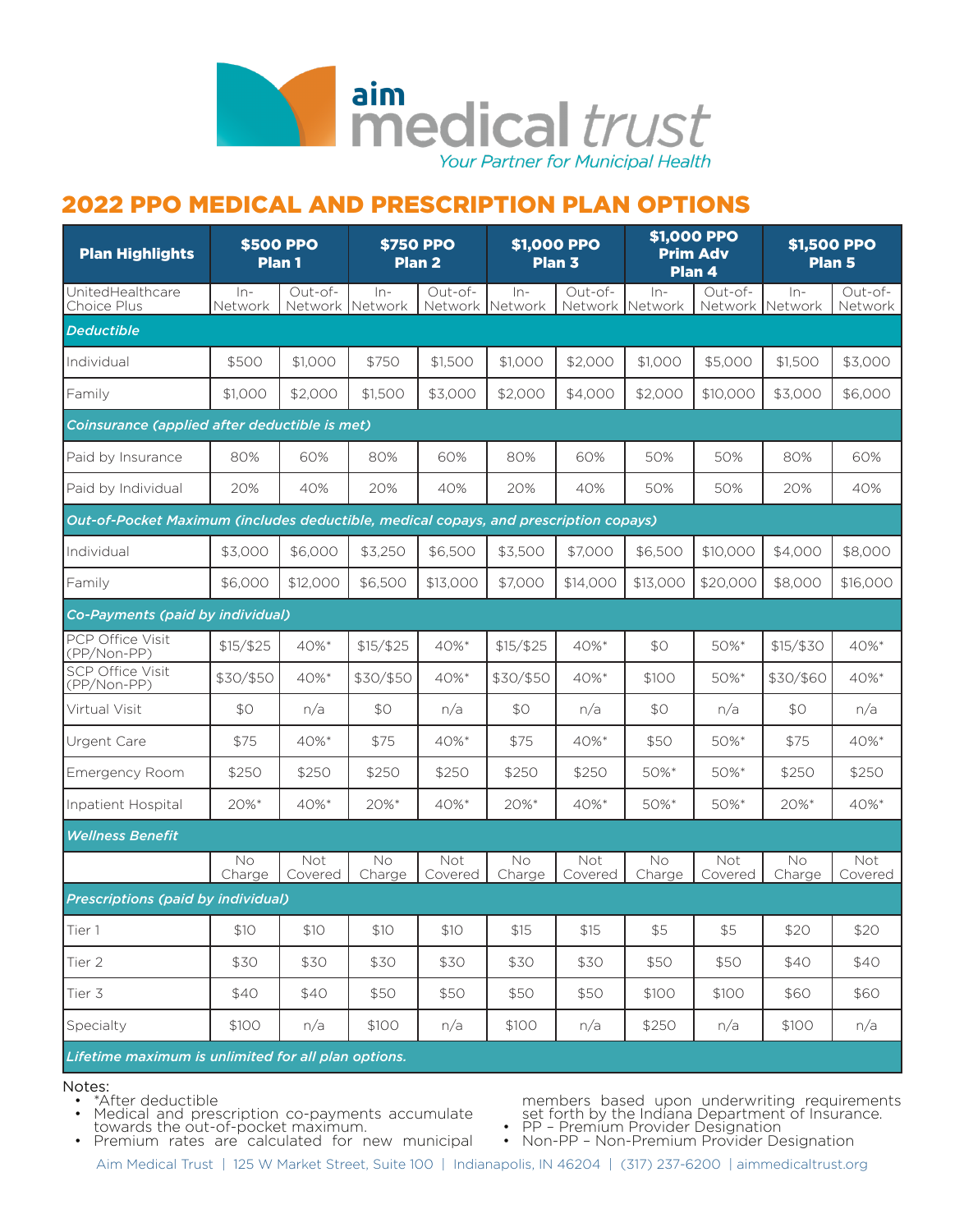

## 2022 HDHP MEDICAL AND PRESCRIPTION PLAN OPTIONS

| <b>Plan Highlights</b>                                                               | <b>\$2,800 HDHP</b><br>Plan <sub>7</sub> |                    | <b>\$2,800 HDHP</b><br>Plan <sub>8</sub> |                     | <b>\$3,000 HDHP</b><br>Plan 9 |                     | <b>\$3,500 HDHP</b><br>Plan 10 |                    |
|--------------------------------------------------------------------------------------|------------------------------------------|--------------------|------------------------------------------|---------------------|-------------------------------|---------------------|--------------------------------|--------------------|
| UnitedHealthcare<br>Choice Plus                                                      | In-Network                               | Out-of-<br>Network | In-Network                               | Out-of-<br>Network  | In-Network                    | Out-of-<br>Network  | In-Network                     | Out-of-<br>Network |
| <b>Deductible</b>                                                                    |                                          |                    |                                          |                     |                               |                     |                                |                    |
| Individual                                                                           | \$2,800                                  | \$5,600            | \$2,800                                  | \$5,600             | \$3,000                       | \$6,000             | \$3,500                        | \$7,000            |
| Family                                                                               | \$5,600                                  | \$11,200           | \$5,600                                  | \$11,200            | \$6,000                       | \$12,000            | \$7,000                        | \$14,000           |
| Coinsurance (applied after deductible is met)                                        |                                          |                    |                                          |                     |                               |                     |                                |                    |
| Paid by Insurance                                                                    | 100%                                     | 80%                | 80%                                      | 60%                 | 80%                           | 60%                 | 80%                            | 60%                |
| Paid by Individual                                                                   | 0%                                       | 20%                | 20%                                      | 40%                 | 20%                           | 40%                 | 20%                            | 40%                |
| Out-of-Pocket Maximum (includes deductible, medical copays, and prescription copays) |                                          |                    |                                          |                     |                               |                     |                                |                    |
| Individual                                                                           | \$2,800                                  | \$8,450            | \$4,350                                  | \$8,450             | \$6,000                       | \$12,000            | \$4,750                        | \$9,250            |
| Family                                                                               | \$5,600                                  | \$16,900           | \$8,700                                  | \$16,900            | \$12,000                      | \$24,000            | \$9,500                        | \$18,500           |
| Co-Payments (paid by individual)                                                     |                                          |                    |                                          |                     |                               |                     |                                |                    |
| PCP Office Visit<br>(PP/Non-PP)                                                      | $0\%$ *                                  | 20%*               | 10%*/20%*                                | 40%*                | 10%*/20%*                     | 40%*                | 10%*/20%*                      | 40%*               |
| <b>SCP Office Visit</b><br>(PP/Non-PP)                                               | $0\%$ *                                  | 20%*               | 10%*/20%*                                | 40%*                | 10%*/20%*                     | 40%*                | 10%*/20%*                      | 40%*               |
| Virtual Visit                                                                        | $0\%$ *                                  | n/a                | $20\%$ *                                 | n/a                 | 20%*                          | n/a                 | 20%*                           | n/a                |
| Urgent Care                                                                          | $0\%$ *                                  | $20\%$ *           | 20%*                                     | 40%*                | 20%*                          | 40%*                | 20%*                           | 40%*               |
| Emergency Room                                                                       | $0\%$ *                                  | $0\%$ *            | $20\%$ *                                 | $20\%$ <sup>*</sup> | 20%*                          | $20\%$ <sup>*</sup> | $20\%$ <sup>*</sup>            | 20%*               |
| Inpatient Hospital                                                                   | $0\%$ *                                  | 20%*               | 20%*                                     | 40%*                | 20%*                          | 40%*                | 20%*                           | 40%*               |
| <b>Wellness Benefit</b>                                                              |                                          |                    |                                          |                     |                               |                     |                                |                    |
|                                                                                      | No Charge                                | Not<br>Covered     | No Charge                                | Not<br>Covered      | No Charge                     | Not<br>Covered      | No Charge                      | Not<br>Covered     |
| Prescriptions (paid by individual)                                                   |                                          |                    |                                          |                     |                               |                     |                                |                    |
| Tier 1                                                                               | $0\%$ *                                  | 0%*                | 20%*                                     | 20%*                | 20%*                          | 20%*                | 20%*                           | 20%*               |
| Tier 2                                                                               | $O\%$ *                                  | 0%*                | 20%*                                     | 20%*                | 20%*                          | 20%*                | 20%*                           | 20%*               |
| Tier 3                                                                               | $0\%$ *                                  | $0\%$ *            | 20%*                                     | 20%*                | 20%*                          | 20%*                | 20%*                           | 20%*               |
| Specialty                                                                            | $0\%$ *                                  | n/a                | 20%*                                     | n/a                 | 20%*                          | n/a                 | 20%*                           | n/a                |
|                                                                                      |                                          |                    |                                          |                     |                               |                     |                                |                    |

*Lifetime maximum is unlimited for all plan options.*

### Notes:

- 
- \*After deductible<br>• \*After deductible<br>• Medical and prescription co-payments accumulate towards the out-of-pocket maximum. • Premium rates are calculated for new municipal
	-

members based upon underwriting requirements set forth by the Indiana Department of Insurance.<br>• PP – Premium Provider Designation<br>• Non-PP – Non-Premium Provider Designation

Aim Medical Trust | 125 W Market Street, Suite 100 | Indianapolis, IN 46204 | (317) 237-6200 | aimmedicaltrust.org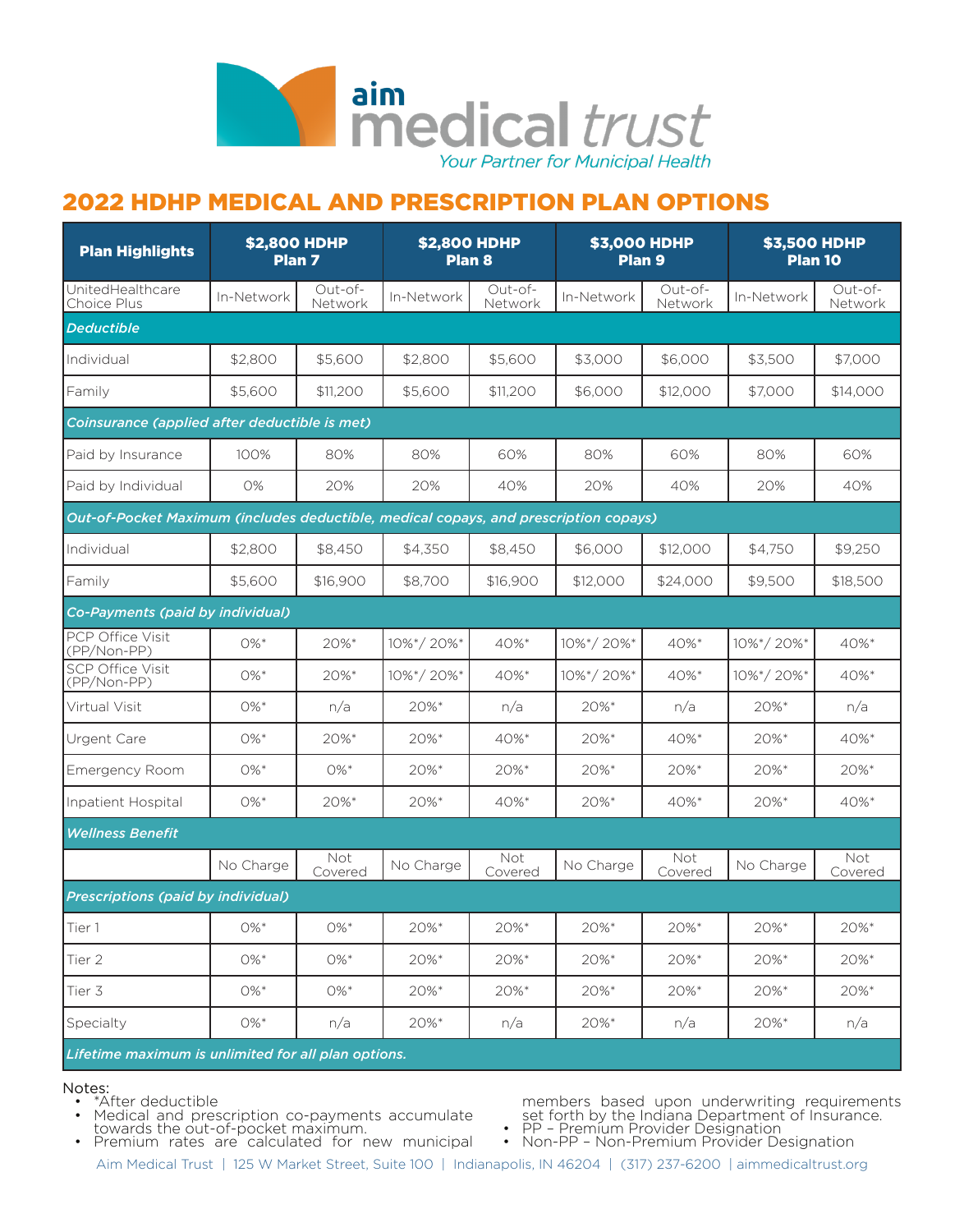

## 2022 HDHP MEDICAL AND PRESCRIPTION PLAN OPTIONS

| <b>Plan Highlights</b>                                                               |            | <b>\$4,000 HDHP</b><br><b>Plan 11</b> | <b>\$6,500 HDHP</b><br><b>Plan 12</b> |                | <b>\$5,000 HDHP</b><br><b>Plan 13</b> |                |  |  |  |
|--------------------------------------------------------------------------------------|------------|---------------------------------------|---------------------------------------|----------------|---------------------------------------|----------------|--|--|--|
| UnitedHealthcare<br>Choice Plus                                                      | In-Network | Out-of-Network                        | In-Network                            | Out-of-Network | In-Network                            | Out-of-Network |  |  |  |
| <b>Deductible</b>                                                                    |            |                                       |                                       |                |                                       |                |  |  |  |
| Individual                                                                           | \$4,000    | \$8,000                               | \$6,500                               | \$13,000       | \$5,000                               | \$10,000       |  |  |  |
| Family                                                                               | \$8,000    | \$16,000                              | \$13,000                              | \$26,000       | \$10,000                              | \$20,000       |  |  |  |
| Coinsurance (applied after deductible is met)                                        |            |                                       |                                       |                |                                       |                |  |  |  |
| Paid by Insurance                                                                    | 80%        | 60%                                   | 100%                                  | 60%            | 100%                                  | 80%            |  |  |  |
| Paid by Individual                                                                   | 20%        | 40%                                   | 0%                                    | 40%            | 0%                                    | 20%            |  |  |  |
| Out-of-Pocket Maximum (includes deductible, medical copays, and prescription copays) |            |                                       |                                       |                |                                       |                |  |  |  |
| Individual                                                                           | \$6,250    | \$12,500                              | \$6,500                               | \$16,250       | \$6,250                               | \$12,250       |  |  |  |
| Family                                                                               | \$12,500   | \$25,000                              | \$13,000                              | \$32,500       | \$12,500                              | \$24,500       |  |  |  |
| Co-Payments (paid by individual)                                                     |            |                                       |                                       |                |                                       |                |  |  |  |
| PCP Office Visit<br>(PP/Non-PP)                                                      | 10%*/20%*  | 40%*                                  | $0\%$ *                               | 40%*           | $0\%$ *                               | 20%*           |  |  |  |
| <b>SCP Office Visit</b><br>(PP/Non-PP)                                               | 10%*/20%*  | 40%*                                  | $0\%$ *                               | 40%*           | $0\%$ *                               | 20%*           |  |  |  |
| Virtual Visit                                                                        | $10\%$ *   | n/a                                   | $0\%$ *                               | n/a            | $0\%$ *                               | n/a            |  |  |  |
| Urgent Care                                                                          | 20%*       | 40%*                                  | $0\%$ *                               | 40%*           | $0\%$ *                               | 20%*           |  |  |  |
| <b>Emergency Room</b>                                                                | 20%*       | 20%*                                  | $0\%$ *                               | 0%*            | $0\%$ *                               | $0\% *$        |  |  |  |
| Inpatient Hospital                                                                   | 20%*       | 40%*                                  | $0\%$ *                               | 40%*           | $0\%$ *                               | 20%*           |  |  |  |
| <b>Wellness Benefit</b>                                                              |            |                                       |                                       |                |                                       |                |  |  |  |
|                                                                                      | No Charge  | Not Covered                           | No Charge                             | Not Covered    | No Charge                             | Not Covered    |  |  |  |
| <b>Prescriptions (paid by individual)</b>                                            |            |                                       |                                       |                |                                       |                |  |  |  |
| Tier 1                                                                               | 20%*       | 20%*                                  | $0\%$ *                               | $0\%$ *        | \$10                                  | \$10           |  |  |  |
| Tier 2                                                                               | 20%*       | 20%*                                  | $0\% *$                               | $0\% *$        | \$30                                  | \$30           |  |  |  |
| Tier 3                                                                               | 20%*       | 20%*                                  | $0\%$ *                               | $0\% *$        | \$60                                  | \$60           |  |  |  |
| Specialty                                                                            | 20%*       | n/a                                   | $0\%^*$                               | n/a            | \$100                                 | n/a            |  |  |  |
| Lifetime maximum is unlimited for all plan options.                                  |            |                                       |                                       |                |                                       |                |  |  |  |

- Notes:<br>• \*After deductible
	- \*After deductible<br>• Medical and prescription co-payments accumulate towards the out-of-pocket maximum.<br>• Premium rates are calculated for new municipal
	-

members based upon underwriting requirements set forth by the Indiana Department of Insurance.<br>• PP – Premium Provider Designation<br>• Non-PP – Non-Premium Provider Designation

Aim Medical Trust | 125 W Market Street, Suite 100 | Indianapolis, IN 46204 | (317) 237-6200 | aimmedicaltrust.org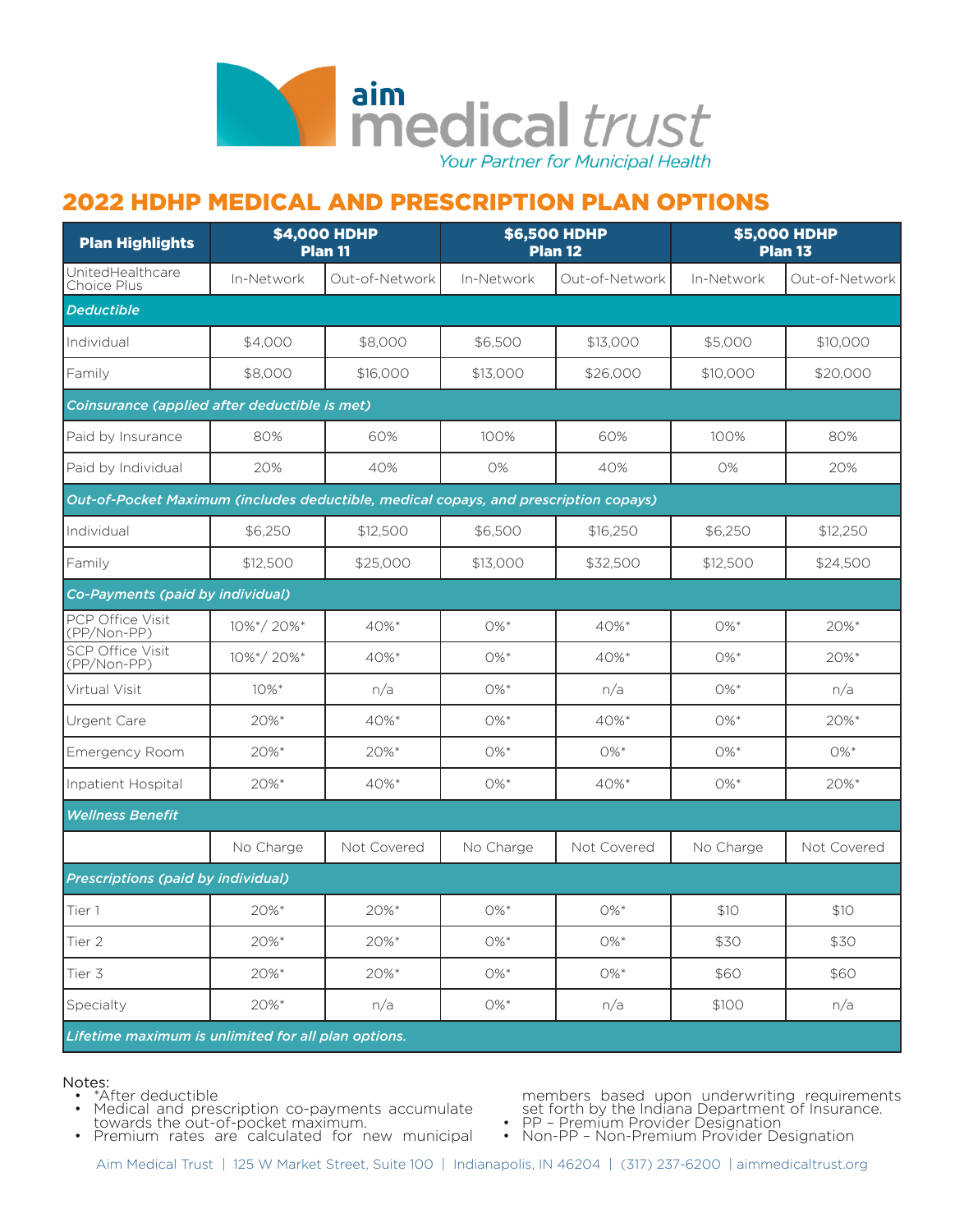

### DENTAL PLAN OPTIONS

| <b>Delta Dental</b>                                          | <b>Option 1</b>    | <b>Option 2</b>    | <b>Option 3</b>                  |  |  |  |  |
|--------------------------------------------------------------|--------------------|--------------------|----------------------------------|--|--|--|--|
| Deductible (Single / Family)                                 | \$50/\$150         | \$50/\$150         | \$50/\$150                       |  |  |  |  |
| Coinsurance (Preventive / Basic / Major /<br>Ortho Services) | 100 / 80 / 50 / 50 | 100 / 80 / 50 / 50 | 100% Preventive* /<br>80% Minor* |  |  |  |  |
| Annual Dental Maximum (per insured)                          | \$1,500            | \$1,000            | \$1,000                          |  |  |  |  |
| Lifetime Child Ortho Maximum (to age 19)                     | \$1,500            | \$1,000            | Not Included                     |  |  |  |  |
| Out-of-network                                               | Fee Schedule       | Fee Schedule       | Fee Schedule                     |  |  |  |  |
| Endodontics & Periodontics                                   | Basic              | <b>Basic</b>       | Not Included                     |  |  |  |  |
| Monthly Premium Rates (Guaranteed through December 31, 2023) |                    |                    |                                  |  |  |  |  |
| Employee Only                                                | \$26.32            | \$24.41            | \$14.14                          |  |  |  |  |
| Employee / Spouse                                            | \$52.66            | \$48.81            | \$28.10                          |  |  |  |  |
| Employee / Child(ren)                                        | \$71.12            | \$64.68            | \$40.46                          |  |  |  |  |
| Family                                                       | \$106.88           | \$97.63            | \$60.10                          |  |  |  |  |

### Notes:

• \*Dental Option 3 includes cov- erage for Preventive and Minor services only. Minor services in- clude fillings and crown repair.

Dental coverage is available to municipalities participating in the medical plan.

• Dental coverage can be provid- ed as a contributory, non-con- tributory, or voluntary insurance benefit.

# VISION PLAN OPTIONS

| <b>VSP Vision Plan</b>                                       | <b>Option 1</b> | <b>Option 2</b> | <b>Option 3</b> |  |  |  |  |
|--------------------------------------------------------------|-----------------|-----------------|-----------------|--|--|--|--|
| Exam Copay                                                   | \$10            | \$15            | \$10            |  |  |  |  |
| Materials Copay                                              | \$20            | \$25            | \$20            |  |  |  |  |
| Frequency (Exam/Lenses/Frames)                               | 12/12/24        | 12/24/24        | $12/12/24*$     |  |  |  |  |
| Monthly Premium Rates (Guaranteed through December 31, 2023) |                 |                 |                 |  |  |  |  |
| Employee Only                                                | \$6.15          | \$4.59          | \$7.08          |  |  |  |  |
| Employee / Spouse                                            | \$12.33         | \$9.20          | \$14.15         |  |  |  |  |
| Employee / Child(ren)                                        | \$13.16         | \$9.82          | \$15.15         |  |  |  |  |
| Family                                                       | \$21.05         | \$15.70         | \$24.20         |  |  |  |  |

### Notes:

• \*Vision Option 3 includes Kid- Care Plan with 2 exams and 1 pair of glasses every year.

• Vision coverage is available to municipalities participating in the medical plan.

• Vision coverage can be provided<br>as a contributory, non-contributory, or voluntary insurance ben-<br>efit